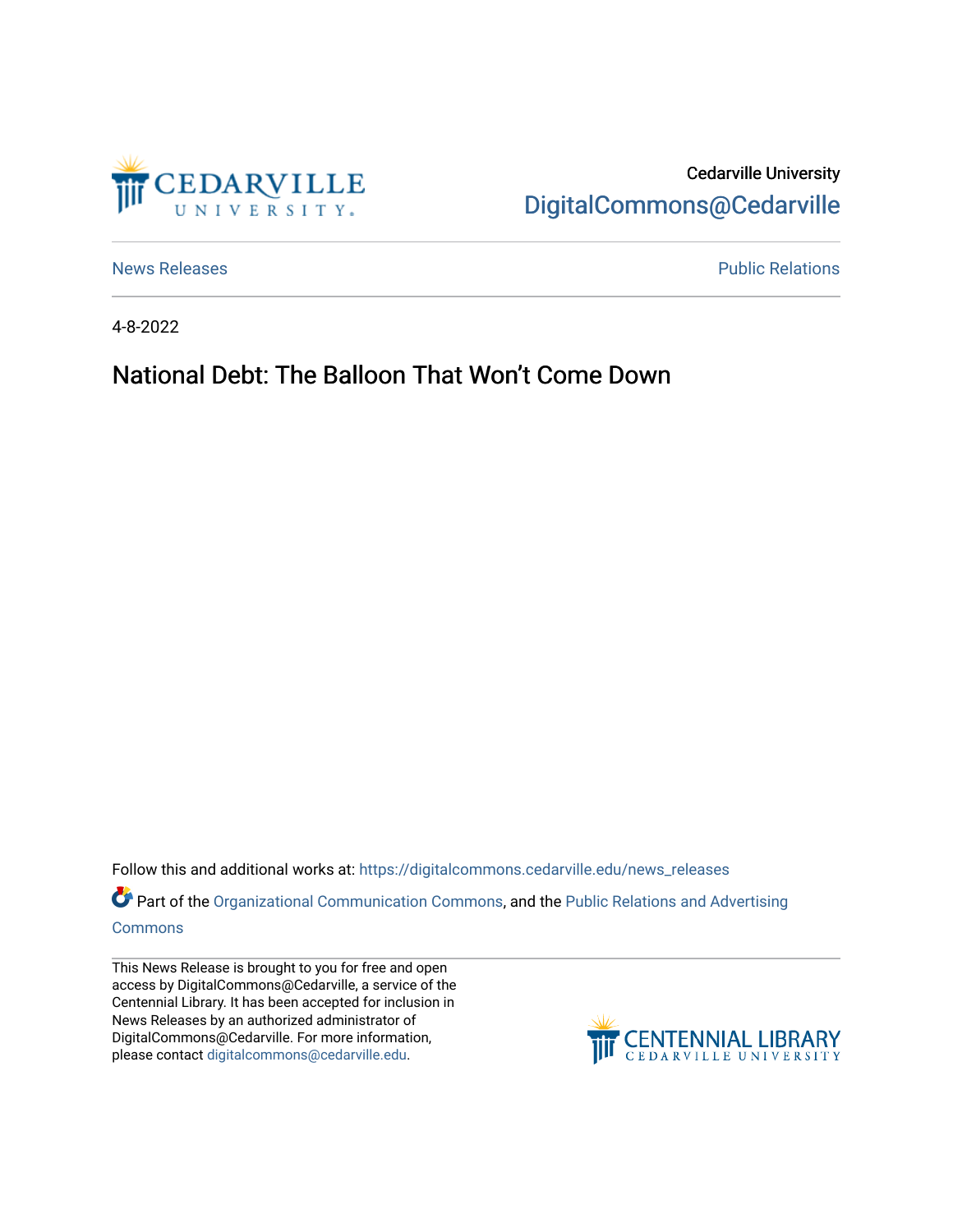## **FOR IMMEDIATE RELEASE April 8, 2022**

**CONTACT:** Mark D. Weinstein Executive Director of Public Relations [937-766-8800](tel:937-766-8800) (o) [937-532-6885](tel:937-532-6885) (m) [Mweinstein@cedarville.edu](mailto:Mweinstein@cedarville.edu) @cedarvillenews

## **National Debt: The Balloon That Won't Come Down**

**CEDARVILLE, OHIO --** What goes up must come down? A reliable principle in physics, not so much with the U.S. national debt.

[Dr. Jeff Haymond,](https://www.cedarville.edu/academic-schools-and-departments/business-administration/undergraduate/faculty/economics/haymond-jeffrey) dean of the Cedarville University School of Business and professor of economics, is heading up a three-person panel on April 11 to discuss, "National Debt: Default or Debauchery Dead Ahead." The event is open to the public and will be held in the Center of Biblical and Theological Studies Room 104 at Cedarville University.

Other members of the panel include [Dr. Marc Clauson,](https://www.cedarville.edu/academic-schools-and-departments/history-and-government/faculty-staff/clauson-marc) professor of history and law, and Dr. Nathan Harris, assistant professor of biblical studies. Each member of the panel will discuss the debt through the lens of their particular discipline: Haymond, business; Clauson, politics; and Harris, biblical faith.

With the world in a whirlwind of turmoil between the Russian invasion of Ukraine and a never-ending pandemic, why this topic of the national debt now?

"In the last two years, we've added \$7 trillion to the national debt because of COVID," Haymond said. "We had \$23 trillion before COVID and now it's \$30 trillion, or an increase of about a third. And President Biden says we should spend more.

"We need to realize we are in a world of hurt, and there's no easy solution, but there's an old saying, 'When you're in a hole, stop digging.' We need to stop the politicians from digging any further."

Both sides of the aisle bear responsibility, even if they have different approaches. "The Democrats want to drive us over the cliff at 120 miles per hour, and the Republicans would like to obey the speed limit and drive over the cliff at 55 miles per hour," Haymond commented.

Haymond hopes the panel will have a sobering effect for those in attendance. "By continuing to add to the debt, we aren't really loving our neighbors," he offered. "And we aren't loving our grandkids who we will impoverish.

"We need to return to some fiscal sanity. I hope people are inspired to hold public officials accountable."

Located in southwest Ohio, Cedarville University is an accredited, Christ-centered, Baptist institution with an enrollment of 4,715 undergraduate, graduate, and online students in more than 150 areas of study. Founded in 1887, Cedarville is recognized nationally for its authentic Christian community, rigorous academic programs, including the [Bachelor of Arts and Bachelor of Science in Economics,](https://www.cedarville.edu/academic-programs/economics) strong graduation, and retention rates, accredited professional and health science offerings, and high student engagement ranking. For more information about the University, visit [www.cedarville.edu.](http://www.cedarville.edu/)